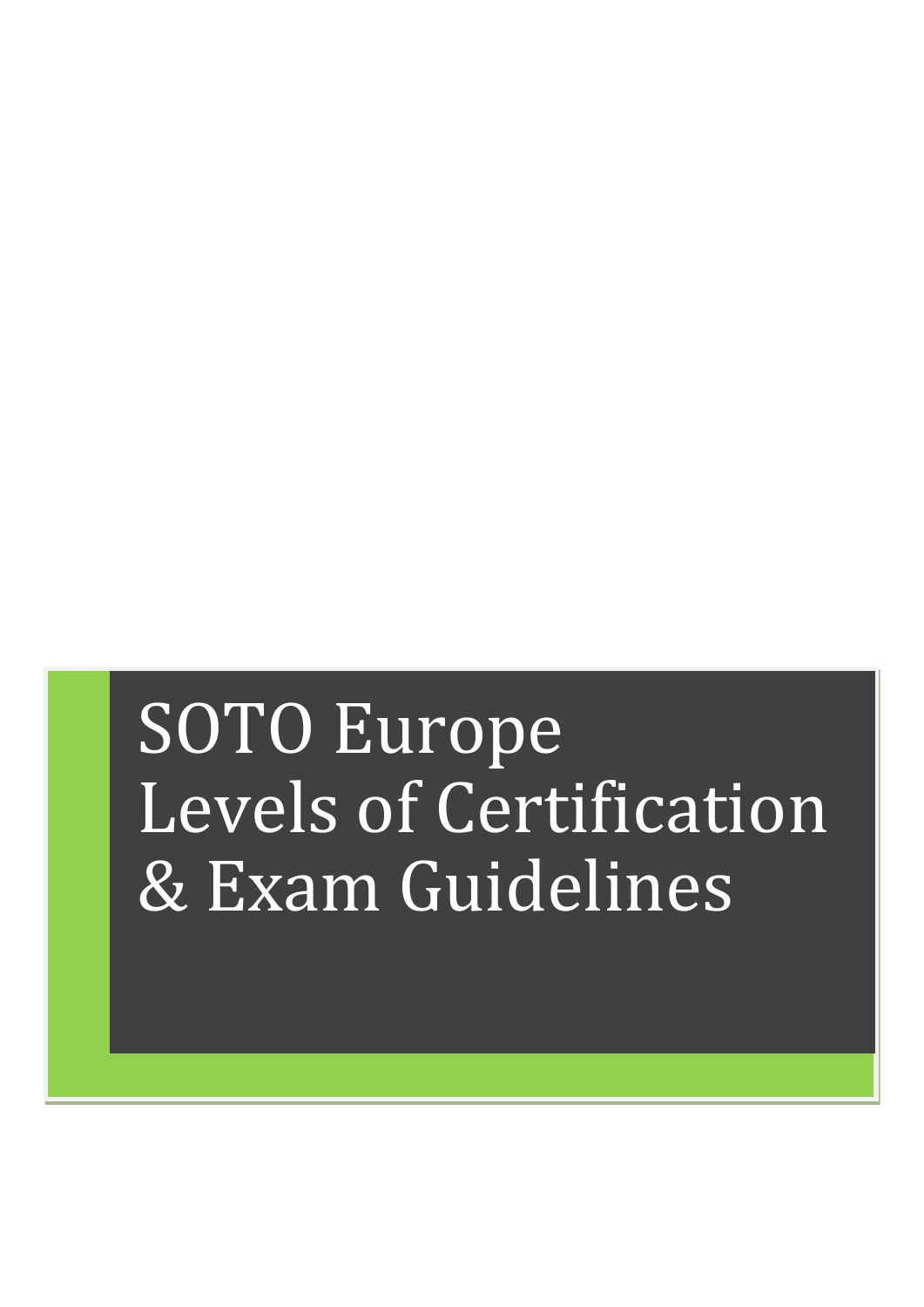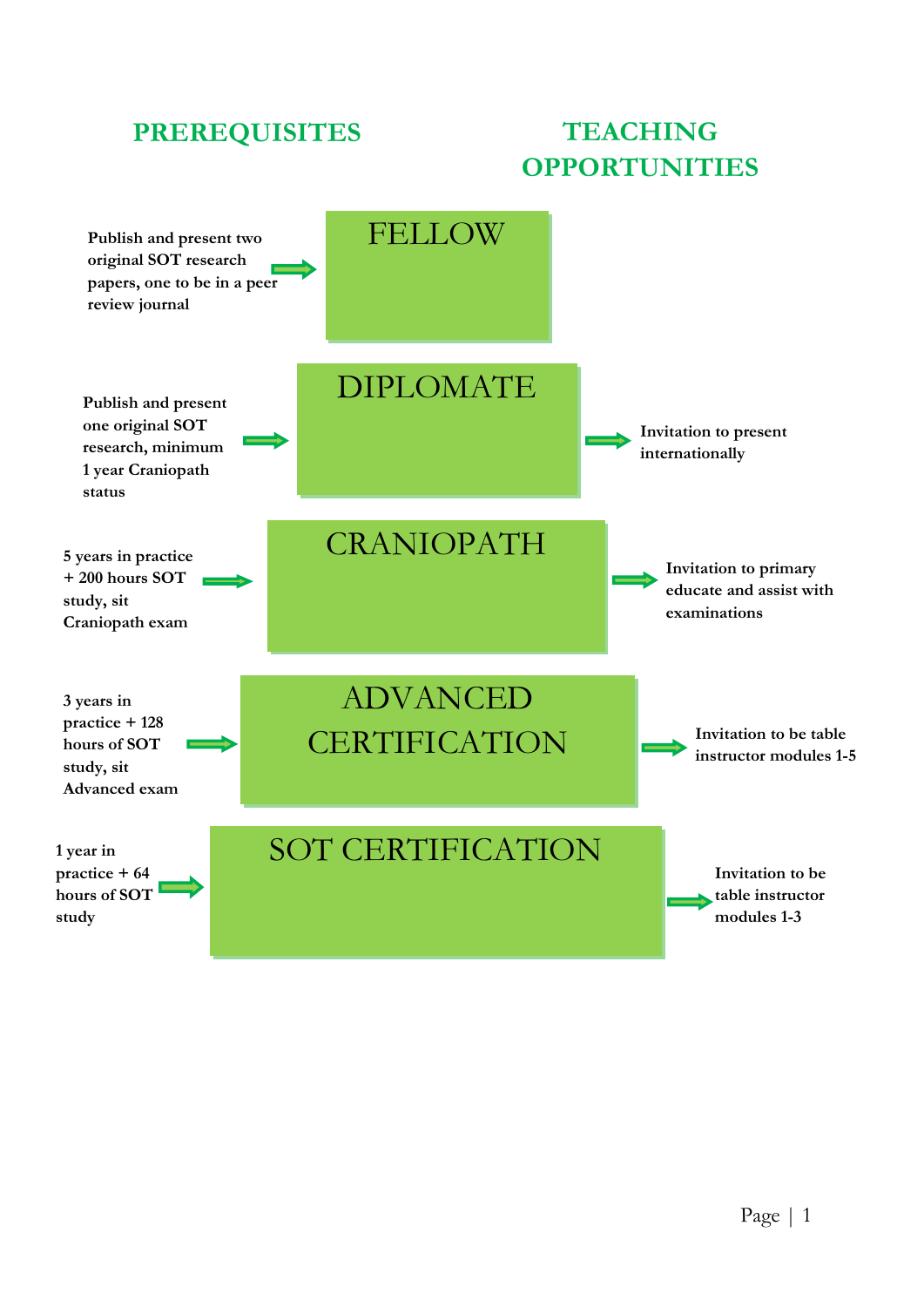# **SOTO Europe guide to SOT Certification**

# Levels of Certification and requirements

| 3      |
|--------|
| 3<br>3 |
| 3      |
|        |
|        |
| 4      |
| 6      |
| 6      |
| 6      |
|        |
|        |
|        |
| 10     |
| 11     |
| 12     |
| 12     |
|        |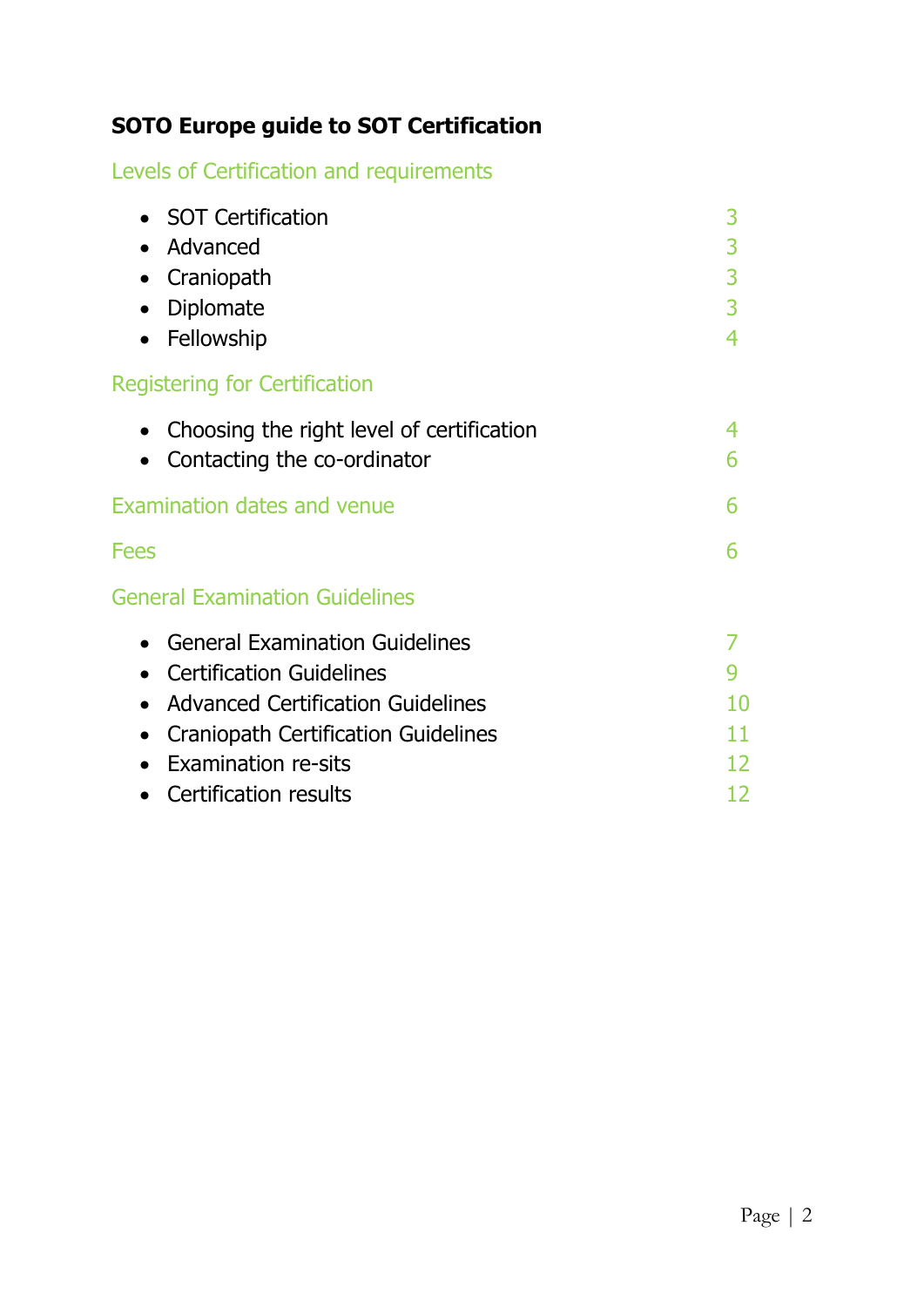# **LEVELS OF CERTIFICATION & TEACHING REQUIREMENTS**

There are five levels of Certification in Sacro-Occipital Technic as outlined below:

## SOT Certification

Certification involves knowledge of Categories I, II, III and extremities of the S.O.T Manual and Seminar Series Session.

On passing, the candidate may be invited to assist on the Table Education Team in Categories Sessions of the SOTO Europe Seminar Series.

#### **ADVANCED**

Advanced Certification involves knowledge of C.M.R.T (Chiropractic Manipulative Reflex Technique) and cranial components of the S.O.T Manual and Seminar Series Sessions.

On passing, the candidate may be invited to assist on the Table Education Team in the Full Series Session.

#### CRANIOPATH

Craniopath Certification involves candidate understanding all aspects of Craniopathy including the advanced cranial modules. The level of Craniopathy knowledge is outlined in the SOT Craniopathy Manual.

On passing, the candidate may be invited to assist as a Primary Educator or Co-Primary Educator.

#### DIPLOMATE

Diplomate Certification involves the candidate being successful in publishing original S.O.T research in the SOTOE newsletter and presenting findings at a S.O.T. conference.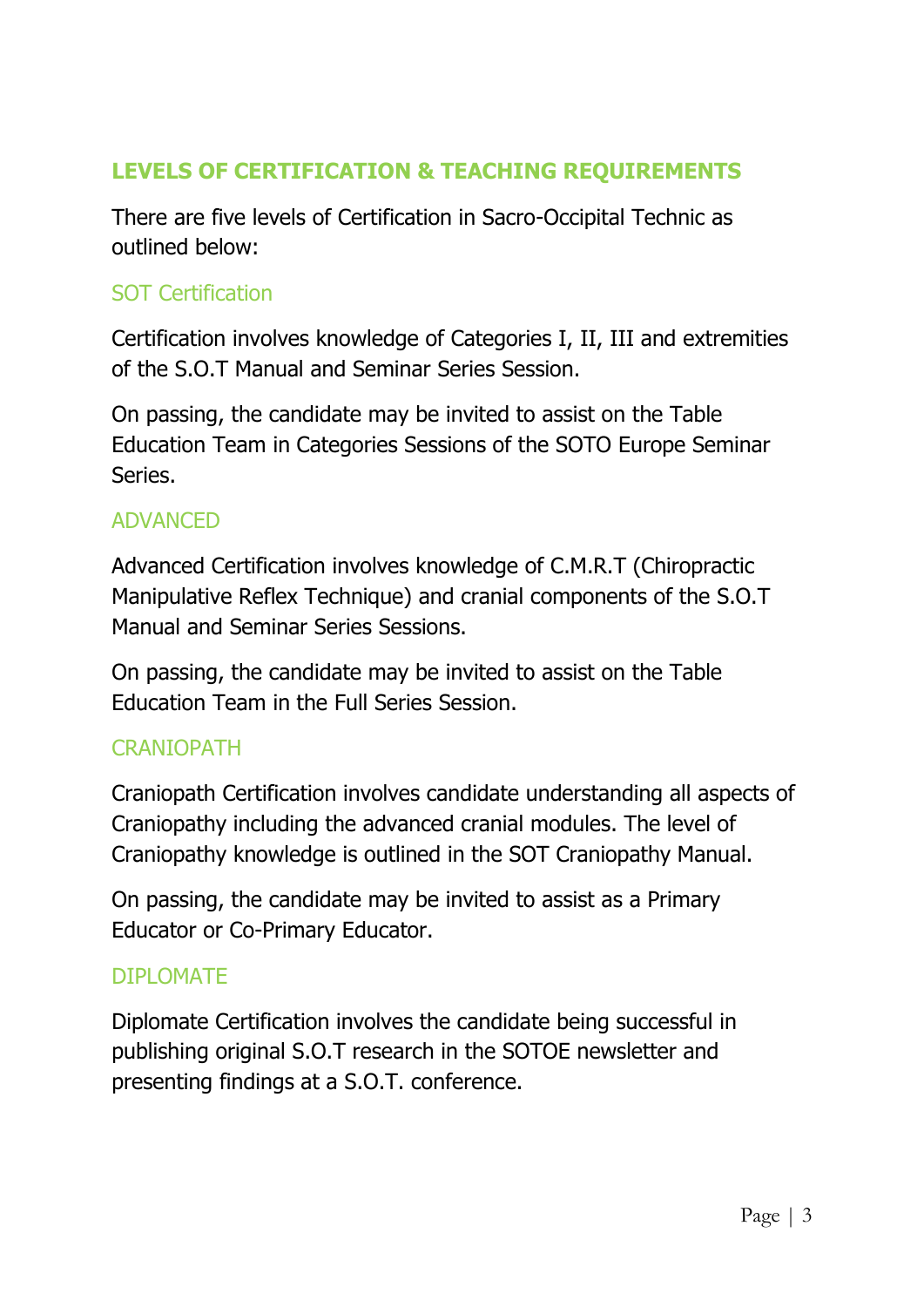## **FELLOWSHIP**

Fellowship Certification involves candidate being successful in publishing original S.O.T. research in peer review journal.

# **REGISTERING FOR SOT CERTIFICATION CHOOSING THE RIGHT LEVEL OF CERTIFICATION**

All certification candidates must be registered as a chiropractor and have studied chiropractic at a registered university or college. They must be a financial member of SOTO Europe in good standing.

Certification may be undertaken after

- One (1) year in clinical practice
- Sixty-four (64) hours of S.O.T study run by SOTO Europe or its sister organisations around the world. (Full series consists of Categories, CMRT and Cranial)

Advanced certification may be undertaken after

- Hold a Basic Certification status
- Three (3) years in clinical practice
- One hundred and twenty-eight (128) hours of S.O.T study run by SOTO Europe or its sister organisations around the world.

Craniopath Certification may be undertaken after

- Hold an Advanced Certification status
- 5 years or more of active practice
- Two hundred (200) hours of attendance at SOTO Seminar Series or advanced modules such as Intraoral Cranials, Sutural technique, Cranial Specifics, Cranial non specifics, TMJ techniques, Extremities, Advanced Categories run by SOTO Europe or its sister organisations around the world.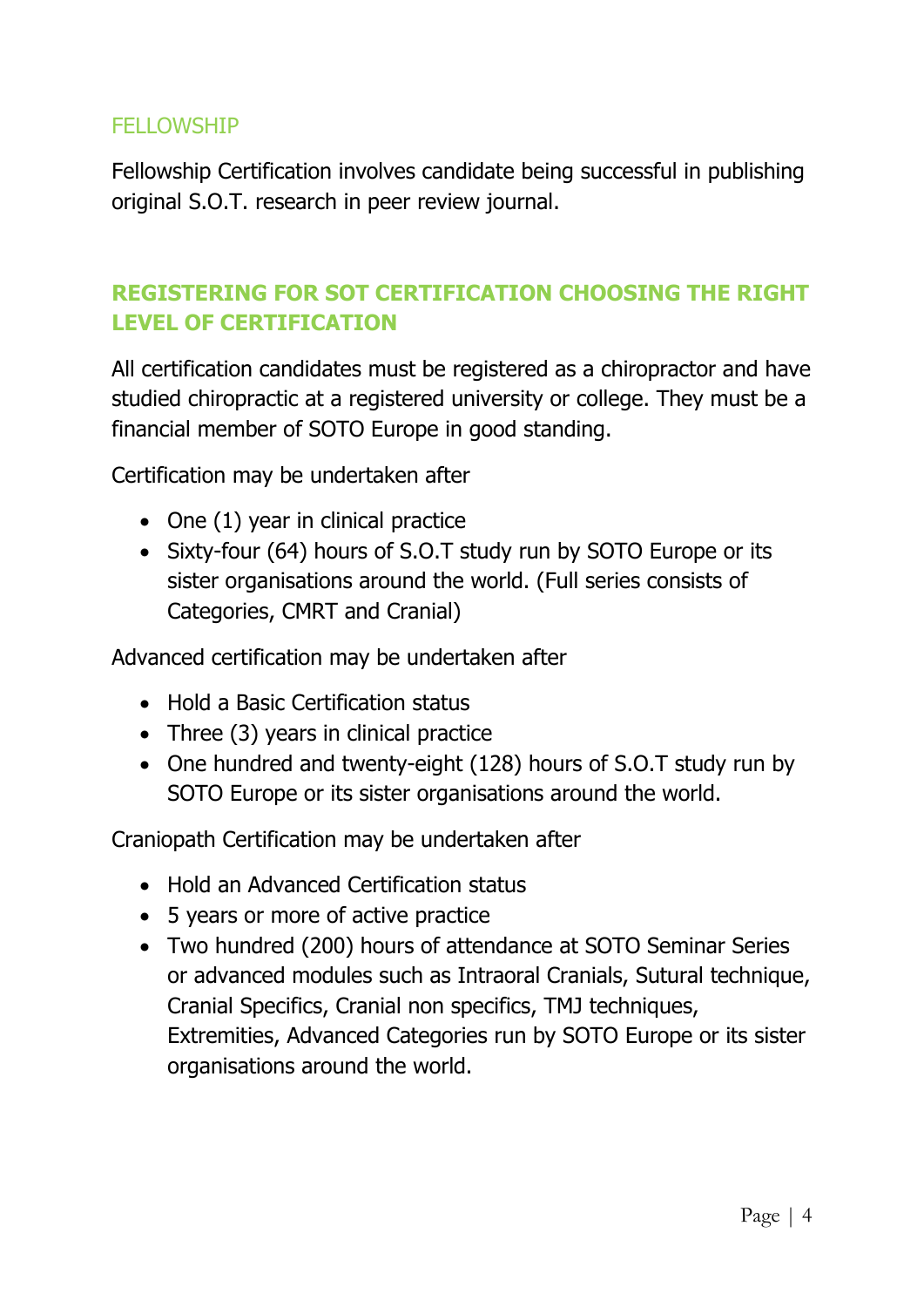Diplomate Candidates will be awarded certification if;

- Hold a S.O.T Craniopath Certification status for a minimum of 12 months.
- On publication of original S.O.T. research in the SOT Newsletter. Presentation of findings at an S.O.T. Conference.
- Diplomate is awarded at the discretion of the Board of SOTO Europe
- Diplomate is a pre-requisite for Fellowship. Previous SOT research deemed appropriate by the Board of SOTOE. may be considered towards Diplomate status.

Fellowship is the highest obtainable certification. Fellowship Candidates will be awarded certification

- Obtain a Diplomate certification.
- On publication of two (2) original SOT research papers, one of which must be published in a peer review journal.
- The awarding of Fellow is at the discretion of the Board of SOTO Europe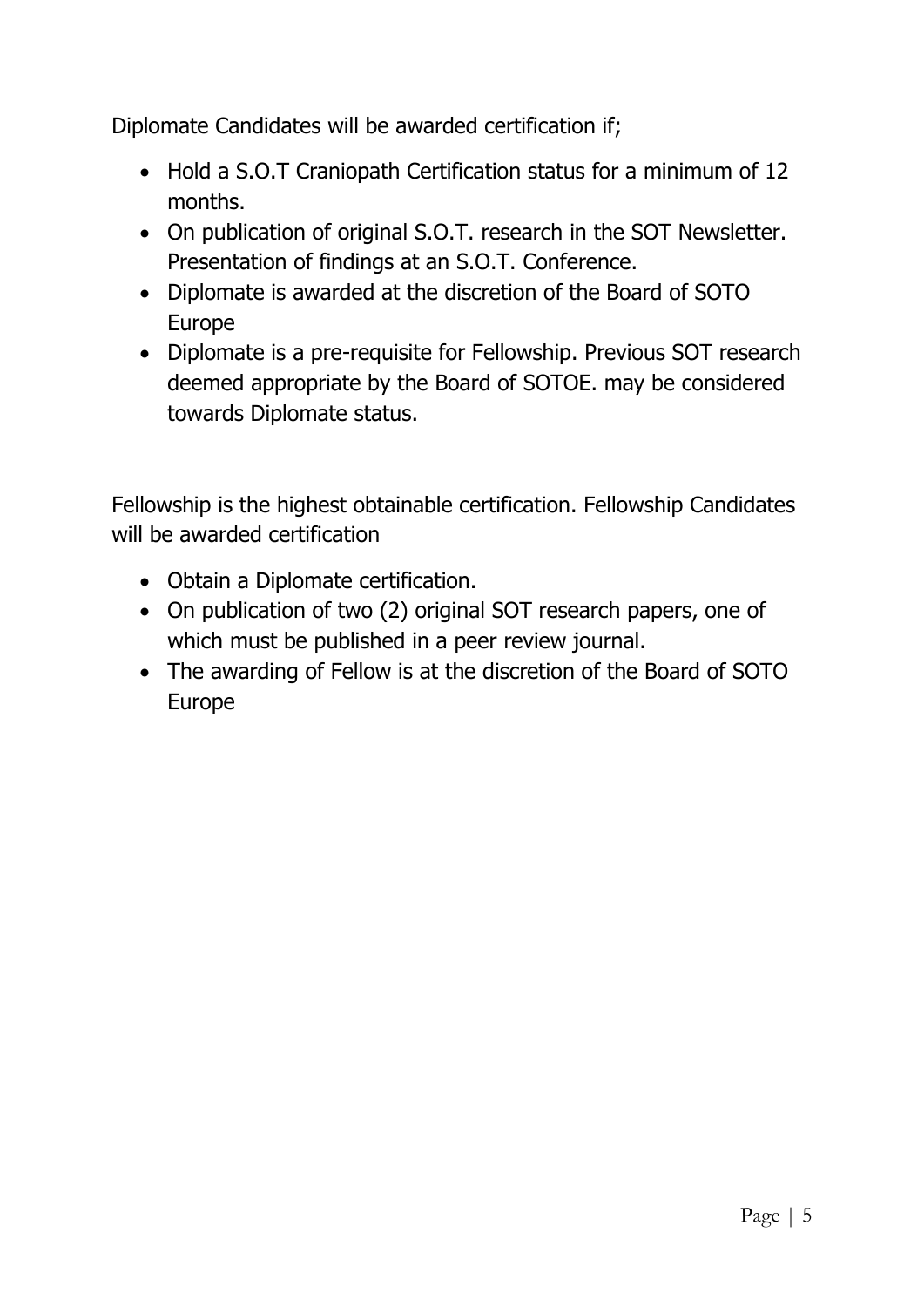# **CONTACTING THE COORDINATOR**

- All Certification enquires to be directed to the exam co-ordinator
	- o Currently: Kathryn Haslam

#### [kathryn@knutsfordchiropractic.com](mailto:kathryn@knutsfordchiropractic.com)

- Candidates must complete an 'Application to Sit Certification'
- The Application for Examination Form can be downloaded from the SOTO Europe website [www.sotoeurope.org](http://www.sotoeurope.org/) or can be obtained from the exam co-ordinator, Kathryn Haslam, which must be completed and returned with the correct fee by the due date.

#### **EXAMINATION DATES AND VENUE**

- Certification examinations will be conducted on the Friday and Saturday of a specified weekend in September, or October. At the Apthorp Chiropractic Centre, Weston Road, Bath BA1 2XT. The date will be announced on the SOTO-E website
- Candidates must register for their chosen level of certification 28 days prior to the advertised date of the examinations and state any special requirements (i.e. wheelchair access, impaired vision).

#### **FEES**

The current fees are:

- Basic Certification: £100.
- Advanced Certification: £200
- Craniopath Certification: £300
- Fees are payable by Cheque (made out to SOTO Europe), Visa, MasterCard or Bank Deposit.

For further details see the Application for Examination Form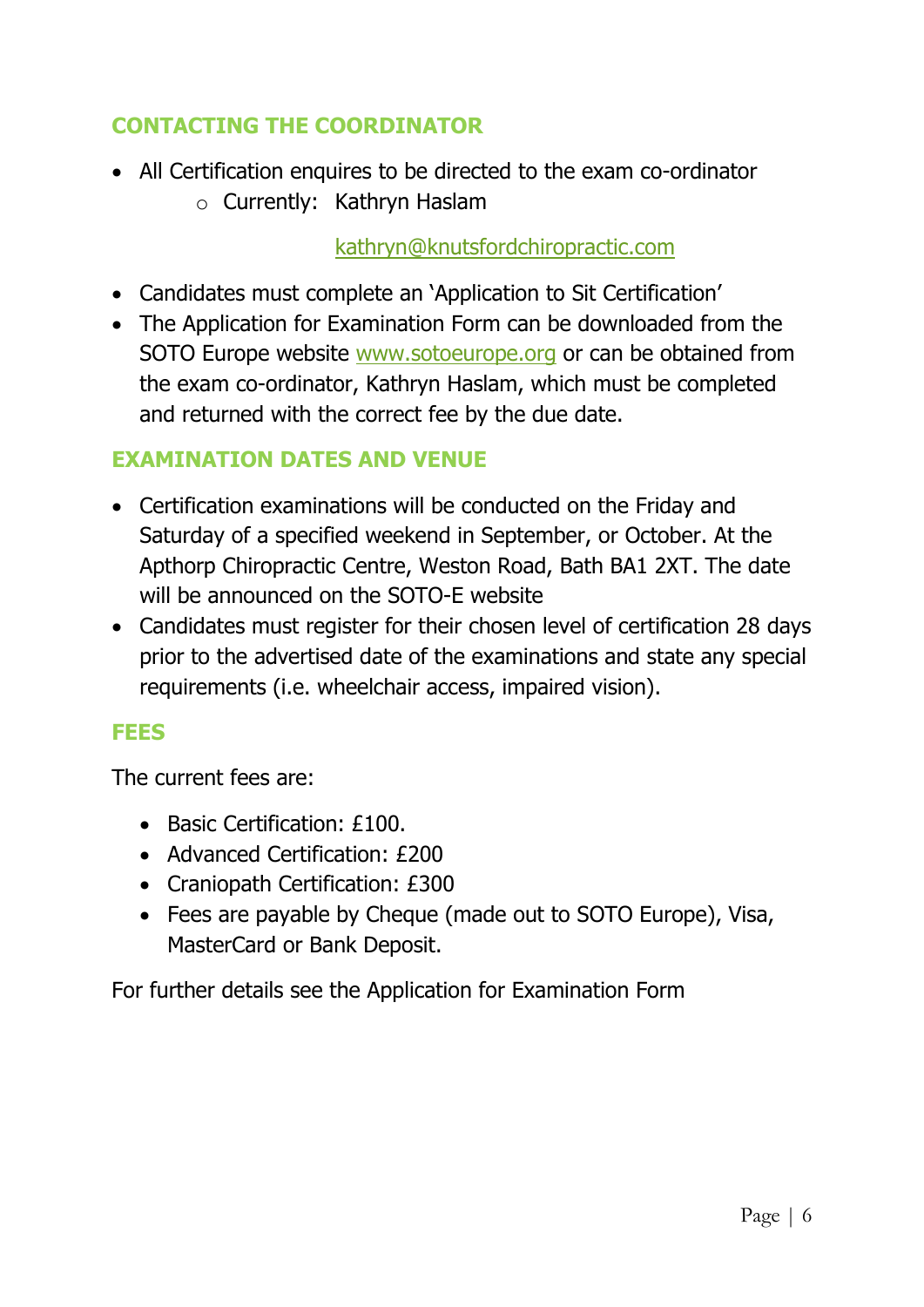# **GENERAL EXAMINATION GUIDELINES**

- Candidates are responsible for registering before the specified cutoff date and ensuring they have met all pre requisites.
- Candidates who have not paid the required fee will not be allowed to sit certification.
- Candidates should ensure they are familiar with the current or most recent SOTO Manual and Seminar Series notes.
- It is advised that candidates arrive at the examination venue fifteen (15) minutes before the commencement of the examination. Candidates who show up late for exams may lose their right to sit the exam.
- Candidates may not enter the exam room before the Exam Supervisor(s) say so.
- After candidates have taken their seats they may not leave the examination room without permission from one of the examination supervisors.
- Having left the examination room (except under supervision), participants will not be allowed to re-enter the room for any reason.
- Candidates are not permitted to bring any written material into the examination room. Blank paper is provided which must be handed to the Examination Supervisor(s) before the candidate leaves the room.
- Drinking water is permitted in the examination room.
- Candidates must bring all of their own writing implements.
- Candidates must use blue or black pen to mark answers.
- No communication is allowed between candidates once the examination has commenced. All questions must be directed to the Examination Supervisor(s).
- Candidates are not permitted to keep writing after the designated examination time is up.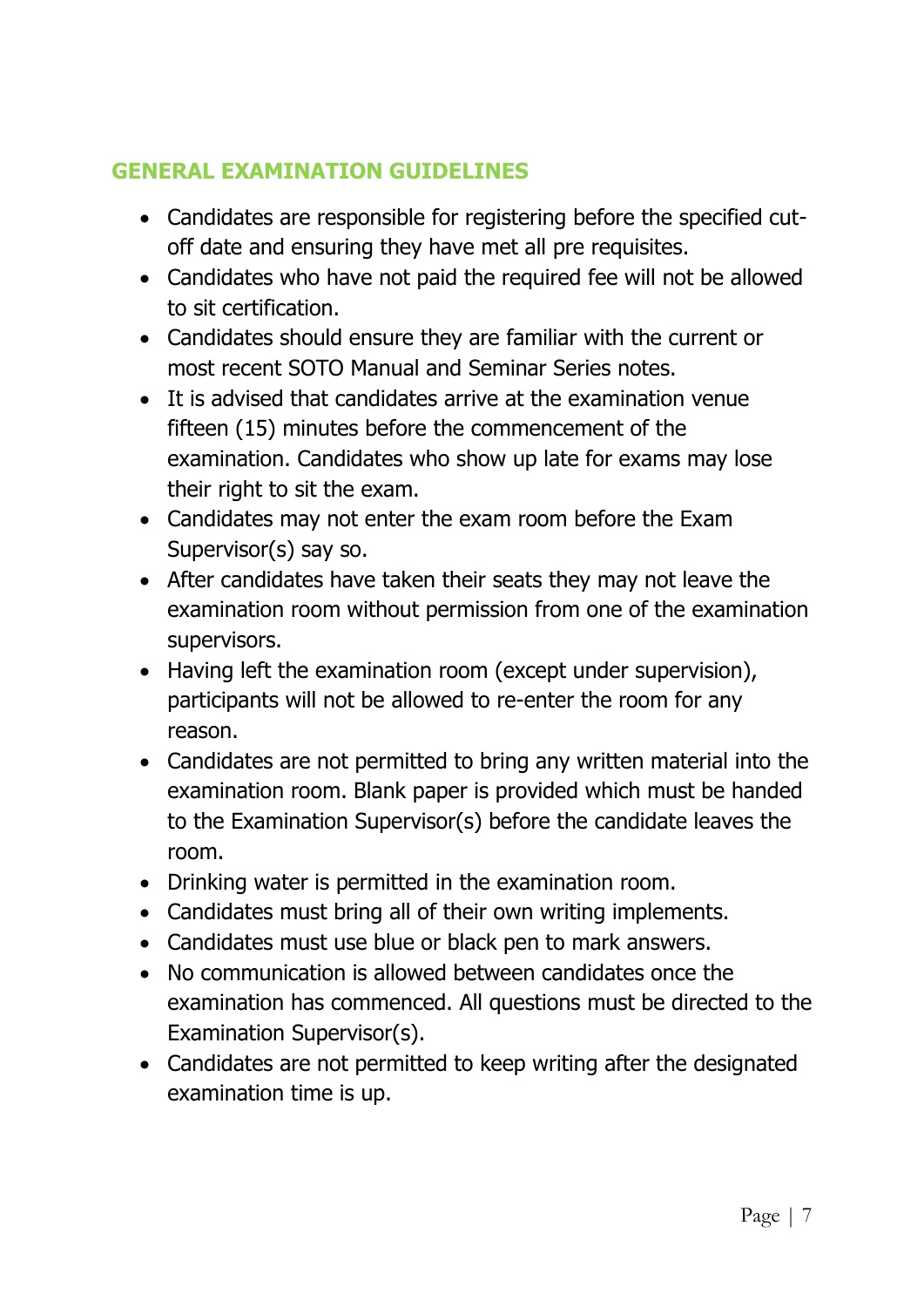- Candidates are permitted to leave the examination room to use the bathrooms at the discretion of the Examination Supervisor(s) with appropriate supervision.
- When finished, Candidates may hand in their papers to the Examination Supervisor(s), and receive direction to the next component of their examination.
- Candidates who are ill on the day of the Examination may be required to present a medical certificate or equivalent to the Examination Supervisor(s). Illness may be taken into consideration when assessing resits.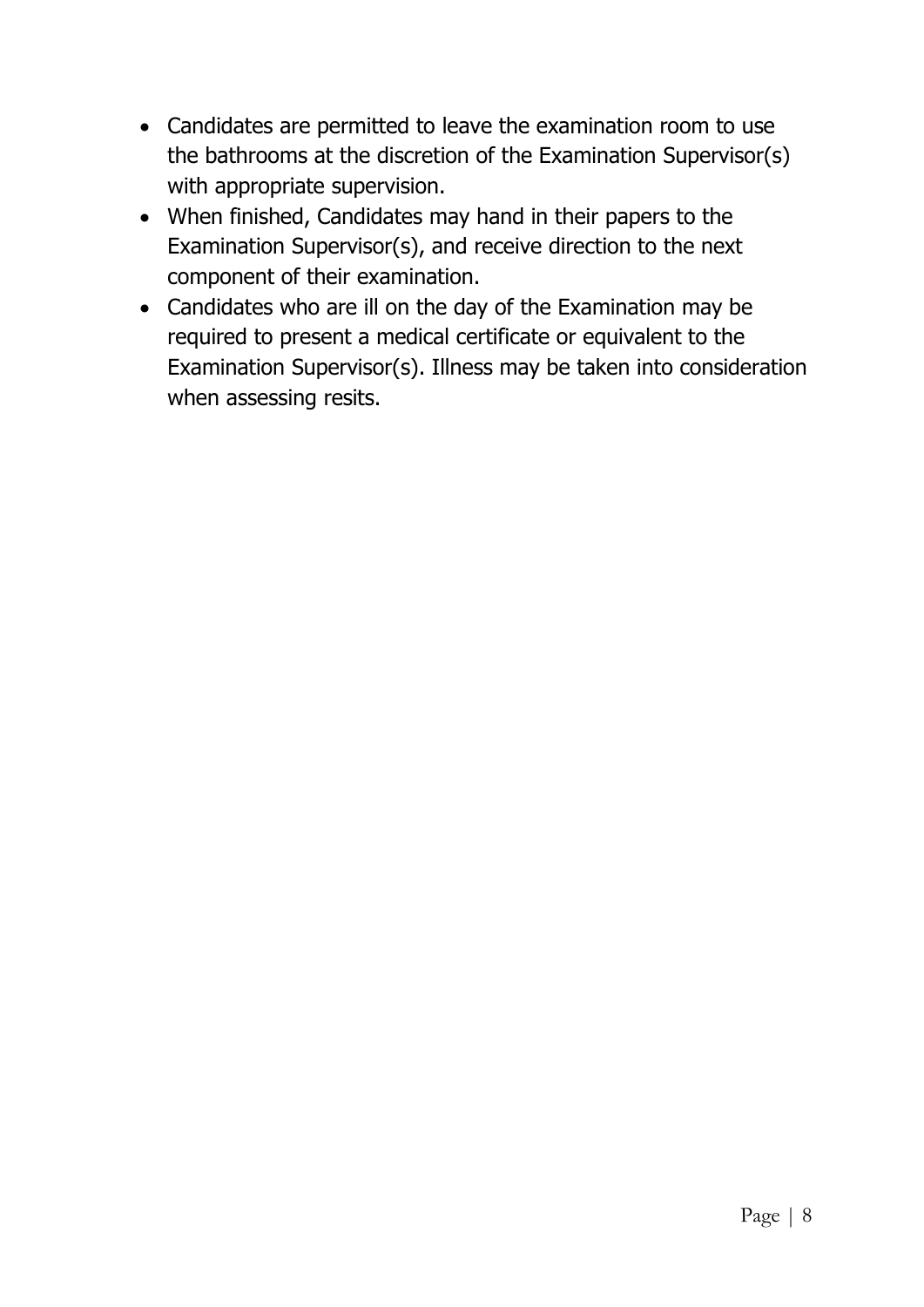#### **CERTIFICATION GUIDELINES**

- Certification consists of a Practical and Theoretical Component.
- The theoretical component is made up of multiple choice and true/false questions for the Category I, Category II, Category III and extremities modules.
- Each section is sourced from Categories I, II and III from the SOTO Manual and Seminar Series.
- The pass mark for the Theoretical component is 80%. Each section of the Theory component requires a pass mark of 80%.
- The practical component is based on Categories I, II, III and extremities from the SOTO Manual and Seminar Series.
- The Practical is conducted the day after the theory examination and involves eight (8) Examination Supervisors. The Candidate will be asked to demonstrate Categories I, II & III and extremity techniques on an examination supervisor, and may be asked questions regarding application of these techniques and their associated theory. The pass mark for the practical is 80%.
- Each section of the Practical component requires a pass mark of 80%.
- Candidates should allow 11/2 hours for the Theory Component and approximately 2 hours for the Practical Component – Total 3.5 hours maximum for Basic examination process.

Reading List

- 1984 SOT Manual
- Extremity Technique by Major DeJarnette (Red book)
- Anatomy and Physiology of SOT by Jonathan Howat
- All pertinent seminar notes

Please bear in mind when studying, you may be asked questions about the pertinent anatomy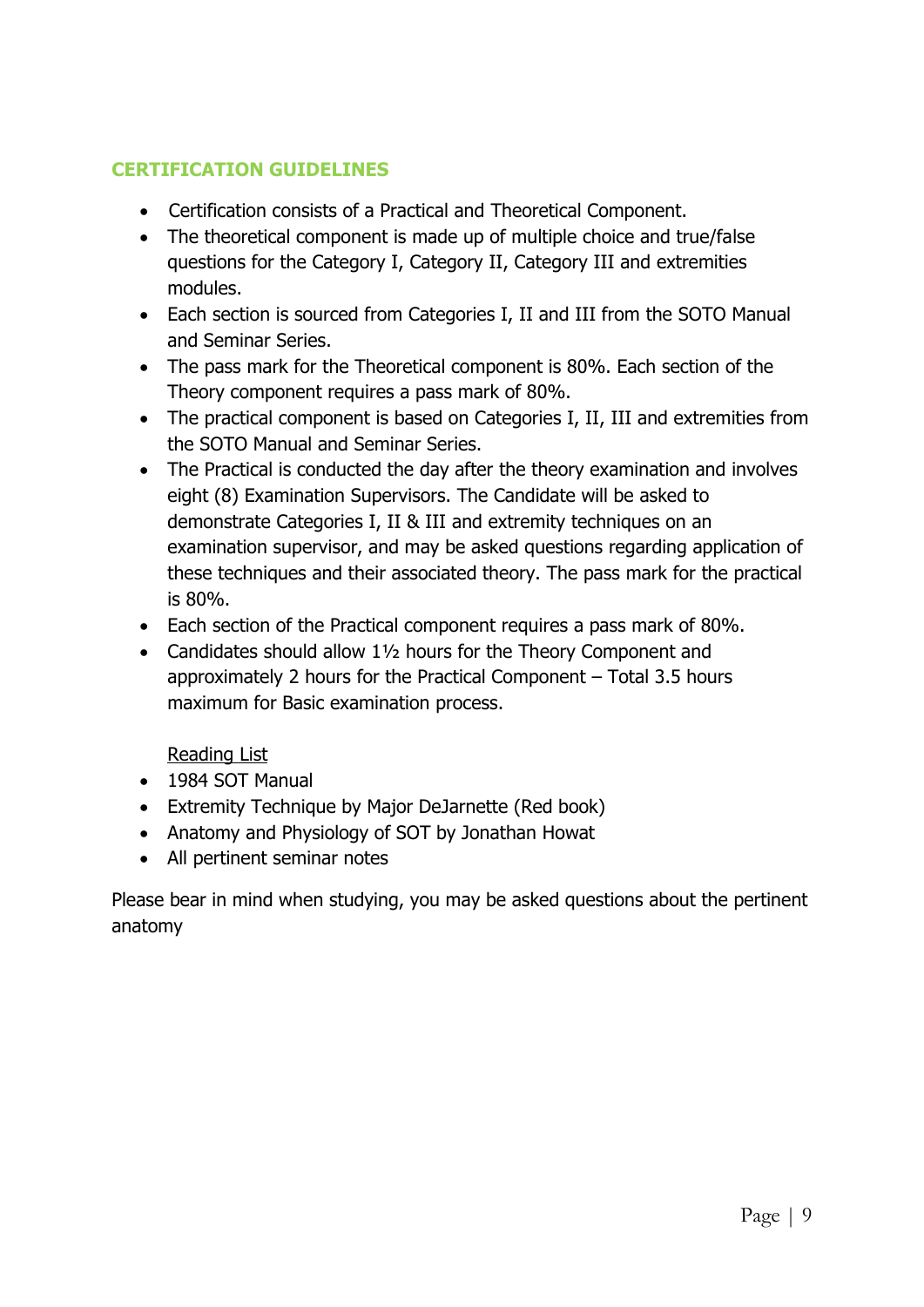#### **ADVANCED CERTIFICATION GUIDELINES**

- Advanced Certification consists of a Practical and Theoretical Component.
- The theoretical component is made up of multiple choice, true/false & short answer questions. The questions are sourced from C.M.R.T and Cranial Sections in the SOTO Manual and Seminar Series notes. The pass mark for the theoretical component is 80%. Each section of the Theory component requires a pass mark of 80%.
- The practical component is based on C.M.R.T and Cranial from the SOTO Manual and Seminar Series.
- The Practical is conducted in a separate room to the theory examination and involves eight (8) Examination Supervisors. The Candidate will be asked to demonstrate C.M.R.T and Cranial technique on an examination supervisor, and may be asked questions regarding application of the technique and other associated theory.
- The pass mark for the practical is 80%. Each section of the Practical component requires a pass mark of 80%
- Candidates should allow  $1 1\frac{1}{2}$  hours for the Theory Component and approximately 2 hours for the Practical Component. -Total 3.5 hours max for Advanced examination process.
- Basic Certification must be passed before Advanced certification can be attempted.

#### Reading List

- Basic reading list plus;
- CMRT by Major DeJarnette edited by Ned Heese
- 1979 Cranial Technique (covering Basic I, II, III, Sacral pussy footing, Uncle Tom, Sacral flexion/extension, Cranial Uncle Tom, Antidote, RTRT, Sphenopalatine ganglion, Naso-maxillary, Fruit Jar, Cruciate Suture and headache technique
- All pertinent seminar notes

Please bear in mind when studying, you may be asked questions about the pertinent anatomy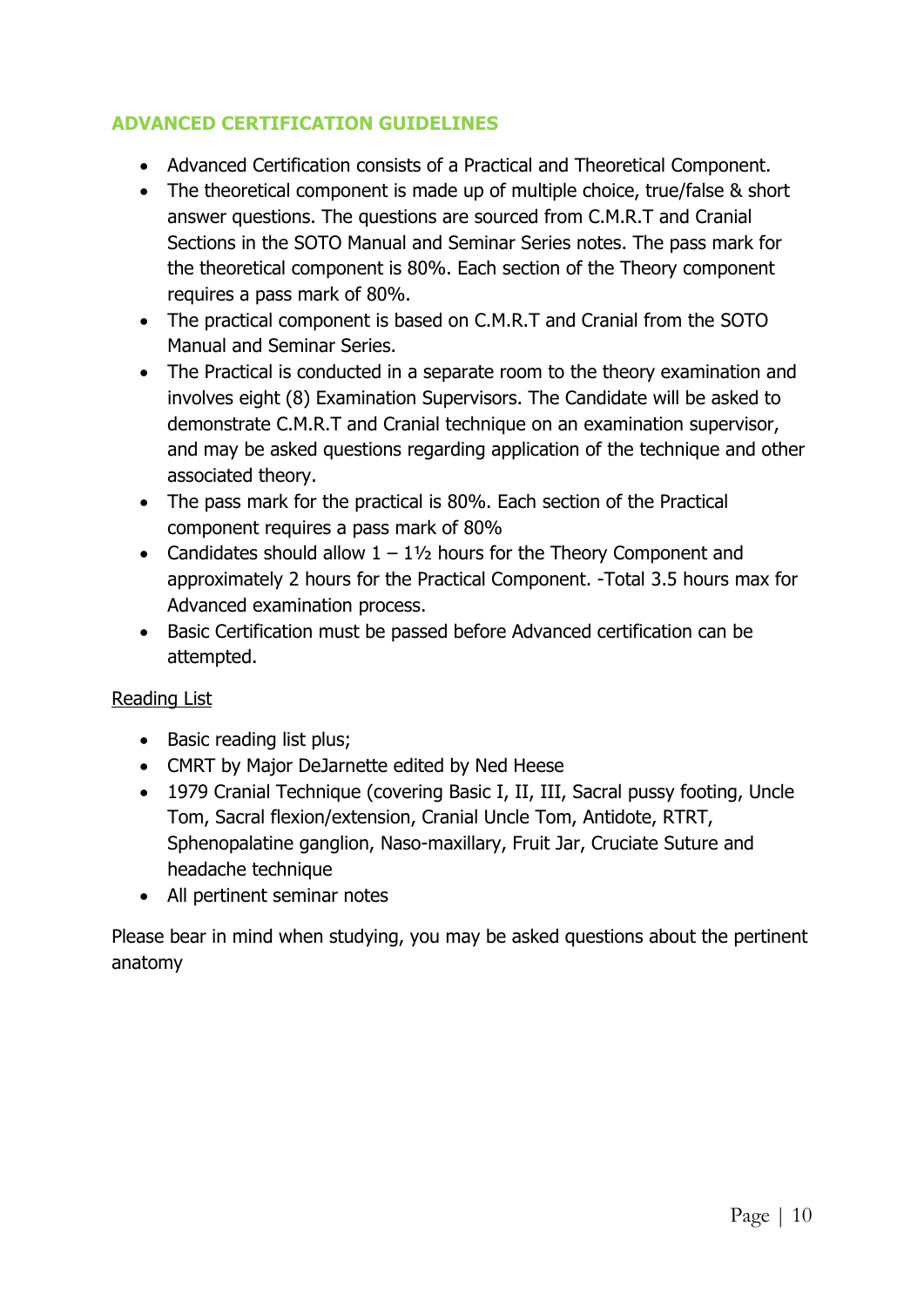# **CRANIOPATH CERTIFICATION GUIDELINES**

- Craniopath Certification consists of a Practical and Theoretical Component.
- The theoretical component is 100% multiple choice and consists of questions for each section sourced from the 'SOT Craniopathy Manual'.
- There are 100 questions in the theoretical exam.
- The Practical is conducted the following day to the theory examination and involves eight (8) Examination Supervisors. The Candidate will be asked to demonstrate Craniopathy technique on an examination supervisor or skull model, and may be asked questions regarding application of the technique and other associated theory.
- The pass mark for the each of the Theoretical and Practical components is 80%. Each section of the Craniopath examination requires a pass mark of 80% to gain Craniopath Certification.
- Candidates should allow 2 Hours for the Theory Component and 2 Hours for the Practical Component.
- Total 4 hours max for Craniopath examination process.
- Advanced Certification must be passed before Craniopath certification can be attempted.

#### Reading List

- Advanced reading list plus;
- All of 1979 Cranial manual
- All cranial seminar notes

Please bear in mind when studying, you may be asked questions about the pertinent anatomy